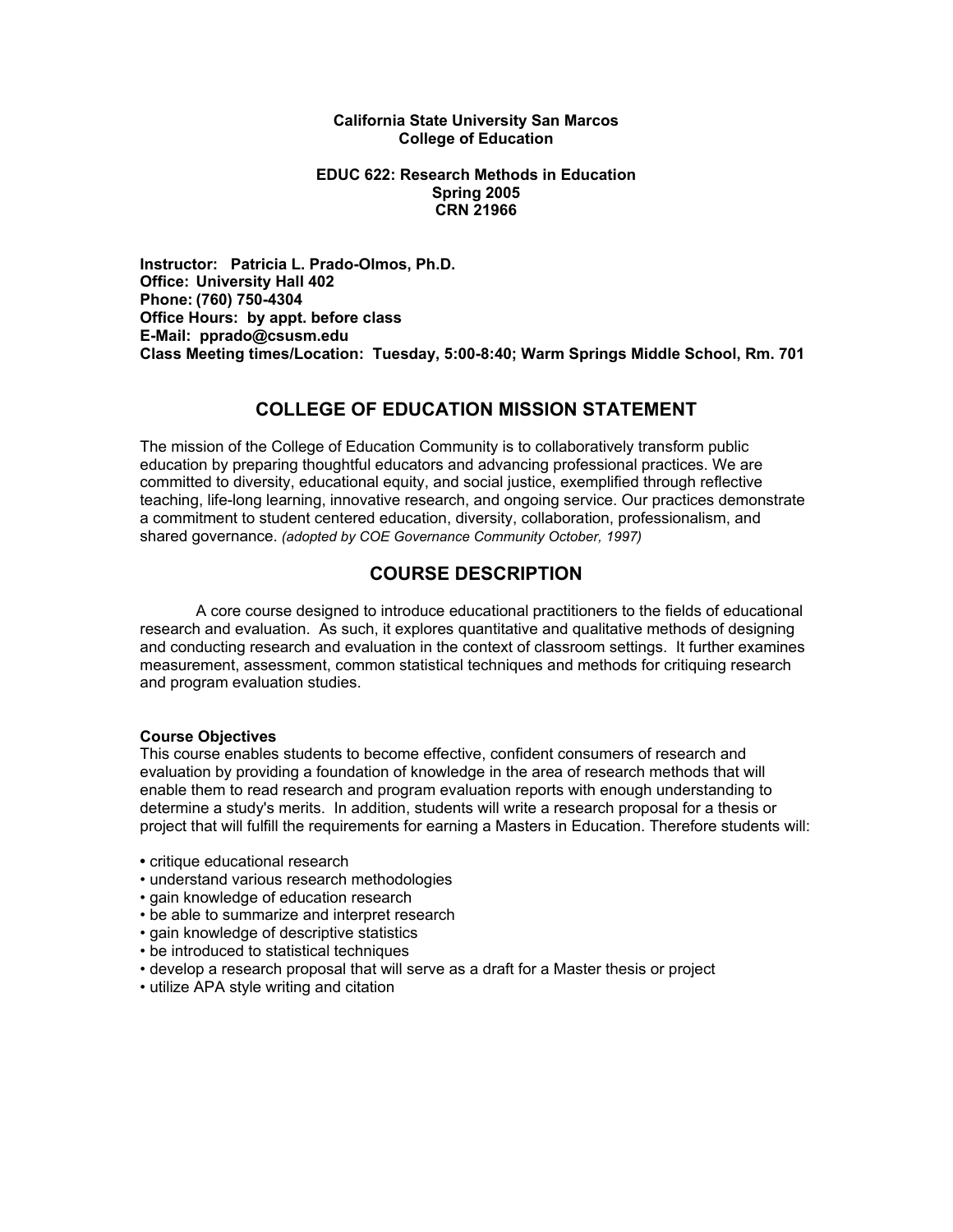# **GENERAL CONSIDERATIONS**

*Writing***:** In keeping with the All-University Writing Requirement, all 3 unit courses must have a writing component of at least 2,500 words (approximately 10 pages) which can be administered in a variety of ways.

*Appeals:* Every student has the right to appeal grades, or appeal for redress of grievances incurred in the context of any course. Disputes may be resolved informally with the professor, or through the formal appeal process. For the latter, consult Dr. P. Kelly, Associate Dean.

**Ability**: Every student has the right to equitable educational consideration and appropriate accommodation. Students having differing ability (mobility, sight, hearing, documented learning challenges, first language/English as a second language) are requested to contact the professor at the earliest opportunity. Every effort will be made to accommodate special needs. Students are reminded of the availability of Disabled Student Services, the Writing Center, technology assistance in the computer labs, and other student support services available as part of reasonable accommodation for special needs students.

*Students with Disabilities Requiring Reasonable Accommodations.* Students are approved for services through the Disabled Student Services Office (DSS). This office is located in Craven Hall 5205, and can be contacted by phone at (760) 750-4905, or TTY (760) 750-4909. Students authorized by DSS to receive reasonable accommodations should meet with their instructor during office hours or, in order to ensure confidentiality, in a more private setting.

### **CSUSM ACADEMIC HONESTY POLICY**

"Students will be expected to adhere to standards of academic honesty and integrity, as outlined in the Student Academic Honesty Policy. All written work and oral assignments must be original work. All ideas/materials that are borrowed from other sources must have appropriate references to the original sources. Any quoted material should give credit to the source and be punctuated with quotation marks.

Students are responsible for honest completion of their work including examinations. There will be no tolerance for infractions. If you believe there has been an infraction by someone in the class, please bring it to the instructor's attention. The instructor reserves the right to discipline any student for academic dishonesty in accordance with the general rules and regulations of the university. Disciplinary action may include the lowering of grades and/or the assignment of a failing grade for an exam, assignment, or the class as a whole."

# **COLLEGE ATTENDANCE POLICY**

Due to the dynamic and interactive nature of courses in the College of Education, all students are expected to attend all classes and participate actively. At a minimum, students must attend more than 80% of class time, or s/he **may not receive a passing grade** for the course at the discretion of the instructor. Individual instructors may adopt more stringent attendance requirements. Should the student have extenuating circumstances, s/he should contact the instructor as soon as possible. (Adopted by the COE Governance Community on 12/19/97)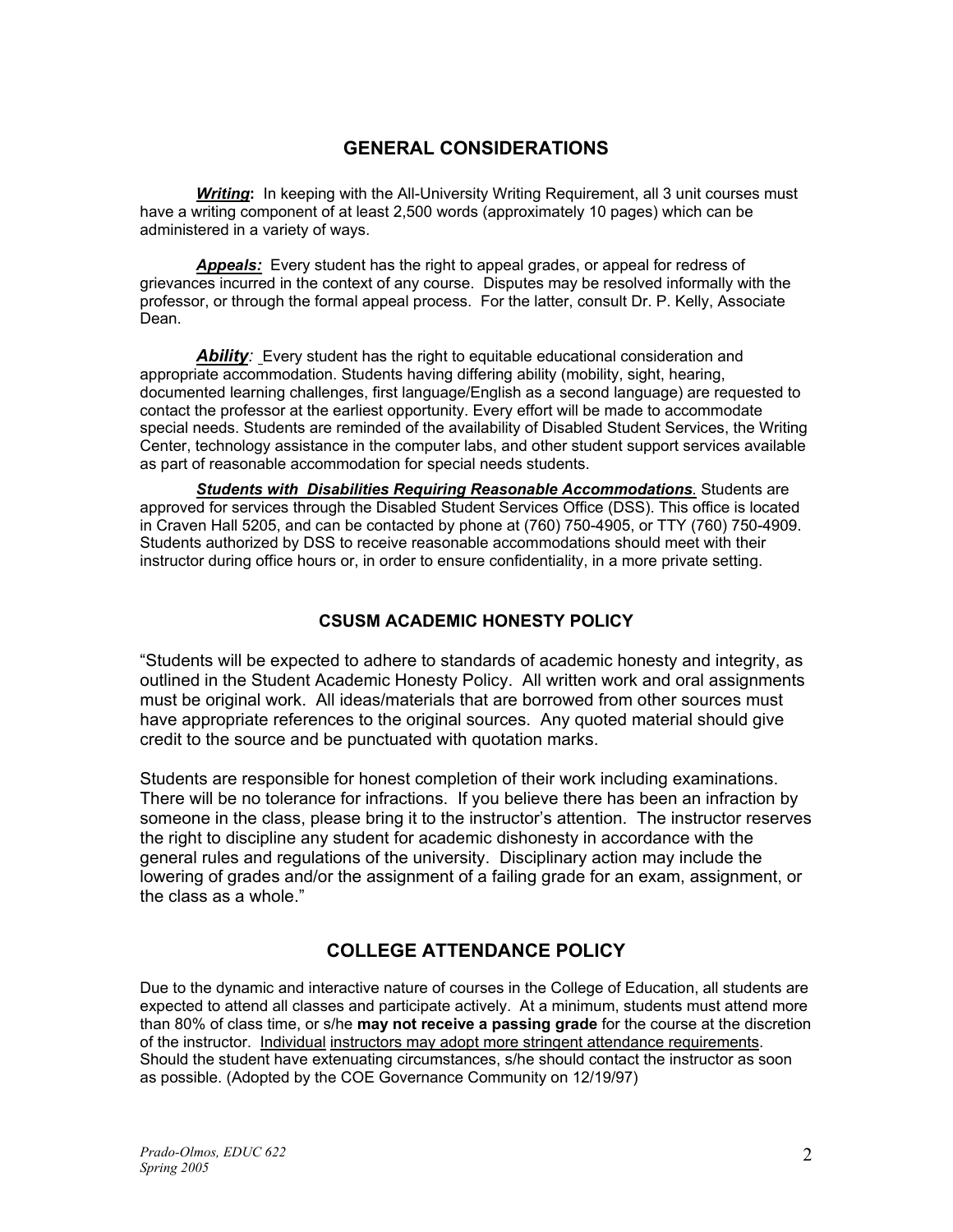# **ATTENDANCE AND PARTICIPATION**

The course deals with complex material processed in a variety of ways. Structured interactions, group processes, oral presentations, guided discussion of readings, and selfdisclosure exercises are the norm. **Students are expected to have read assigned materials by the date indicated in the syllabus, and should be prepared to discuss readings individually or in variously structured groups.** The degree of your engagement in these processes forms the basis for points assigned. Due to the fast paced and highly interactive nature of the course, regular attendance and full participation are expected: teaching and learning is difficult (if not impossible) if one is not present for and engaged in the process. Therefore, the above College Attendance Policy is amplified as follows: 1. Missing more than 1 class meeting will result in the reduction of one letter grade. 2. Arriving late or leaving early on more than two occasions will result in the reduction of one letter grade. 3. Illness and emergency circumstances will be considered/negotiated on a case-by-case basis. These measures should not be considered punitive, as students are expected to establish appropriate personal, academic and career-ladder priorities. Therefore these measures should be viewed as taking appropriate individual responsibility for one's own learning in a democratic, collaborative and reciprocallearning environment.

### **GRADING STANDARDS**

#### *Grading Scale:*

 $A = 90 - 100$  points  $B = 80 - 89$  points  **C** = 70 - 79 points  $D = 60 - 69$  points

*Submission Schedule:* Work submitted late, but within one week of the due date will be reduced by one letter grade. Work received over one week late receives no credit.

*Grading Emphasis*: Each written assignment will be graded approximately 80% on content and context (detail, logic, synthesis of information, depth of analysis, etc.), and 20% on mechanics (grammar, syntax, spelling, format, uniformity of citation, etc.). All citations, where appropriate, will use APA format. Consult Library Services for the *Manual of Citation of the American Psychological Association,* or <www.apastyle.org/index.html>

#### **REQUIRED TEXTS**

American Psychological Association*. Publication Manual of the American Psychological Association, 5th edition*. Washington, DC: APA.

Johnson, B. & Christensen, L. (2004). *Educational Research. Quantitative, Qualitative, and Mixed Approaches.* 2<sup>nd</sup> Edition. Boston: Pearson Publishing.

#### **OPTIONAL TEXT**

Wink, J. (2000). *Critical Pedagogy. Notes from the real world.* 2<sup>nd</sup> edition. New York: Addison-Wesley Longman, Inc.

**NOTE:** Assigned texts and readings **MUST** be brought to **ALL** class sessions.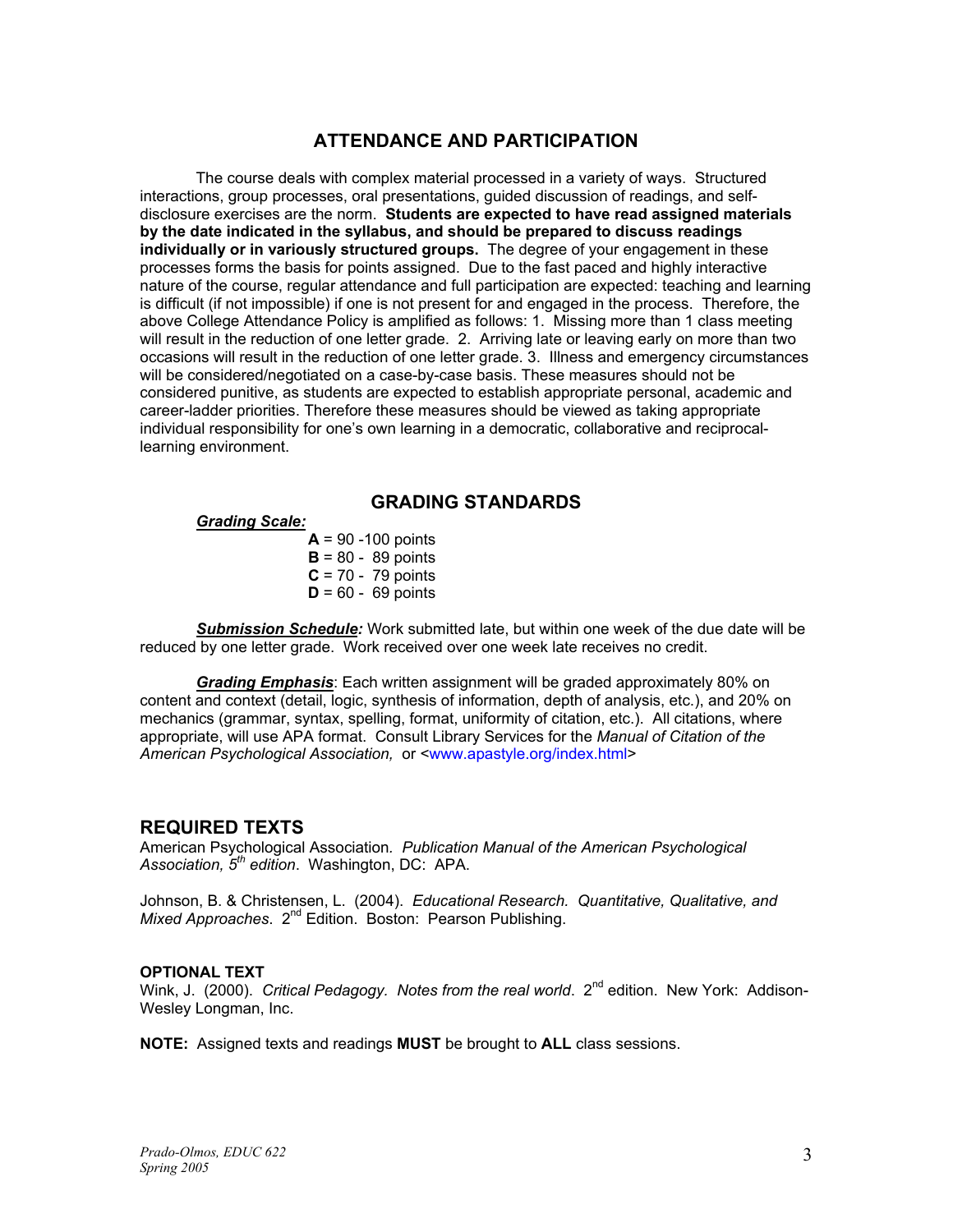### **COURSE REQUIREMENTS**

#### **Assignments:**

 All assignments are due on the dates indicated. Assignments must be typewritten/word processed, double-spaced and with standard margins. It is expected that all assignments will reflect university-level composition and exposition. Use of electronic spelling and grammar checking is encouraged.

| 1. Attendance and Participation          | 20 points |
|------------------------------------------|-----------|
| 2. Journal Article Critique/Presentation | 20 points |
| 3. Research Proposal (Chs. 1-3)          | 60 points |

1. Attendance and Participation. (20%) As graduate students, you are expected to take an active role in class and class activities. The quality of this course rests on the quality of YOUR participation. Toward this end, you are expected to attend every class.

#### 2. Journal Article Critique/Presentation. (20%)

Part 1: Read, review and summarize one journal article, obtained through Research Navigator. The article must come from a peer-reviewed research journal – no articles from the NY Times allowed. Papers should be no more than two pages. Include name of journal, author(s), and title of the article. Include research problem, highlights of the literature review, elements of the research design/methodology and describe the findings of the research and why those findings are important to educators. Include three questions you have about the research. Observe APA guidelines.

Part 2: Present highlights of the article in a Powerpoint format to the class. The presenatrion must cover all sections of the article and include time for discussion and analysis of the research. You will have no more than 15 minutes for your presentation – please plan accordingly. (Depending on the class size, this assignment may be completed in pairs)

3. Research Proposal (60%) You will write the first three chapters of a thesis/project in APA format. This proposal should be considered a **draft** of your thesis/project to be written with the guidance of your thesis/project advisor. You will give a 10 minute presentation of your paper, including an action plan for how you will complete your proposed research at the end of the semester. Each chapter must be peer-reviewed by two classmates.

#### *Research Proposal Outline* Title

Table of Contents

Chapter 1 – Introduction to Study Statement of the problem Purpose of the study and rationale Research questions and hypotheses Significance of the study and applications Limitations Definitions of terms

Chapter II – Review of Literature Introduction Subtopic Sections (at least 3) Summary of literature review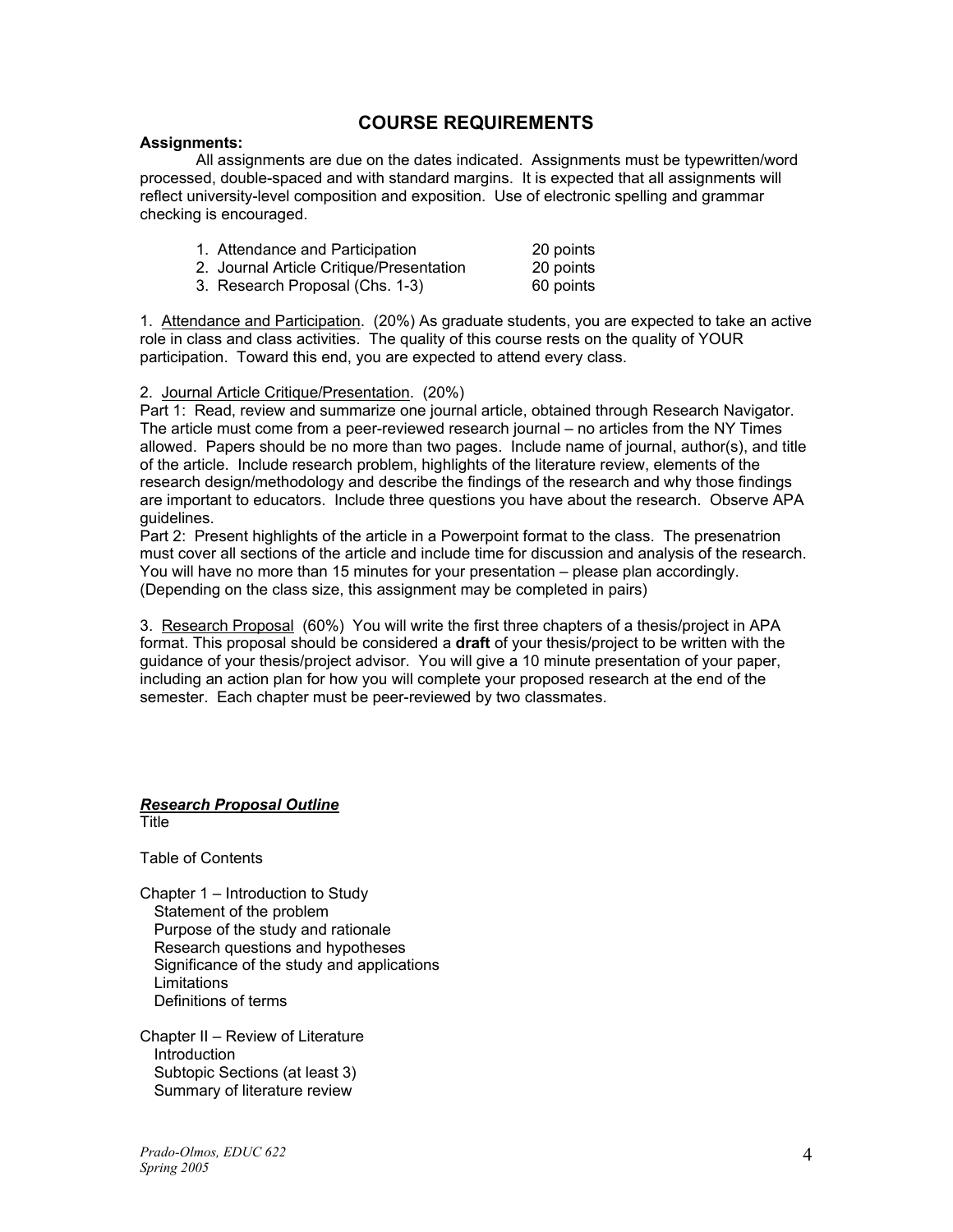Chapter III – Methodology Introduction **Design Subjects Materials**  Procedure Analysis

References

#### **CHAPTER ONE: DEFINITION OF PROBLEM (15 pts.)**

This chapter will define the research question/problem or project focus. What issue is to be addressed? Why is this issue critical to the field of education? Explain what you hope to accomplish in your thesis/project. Articulate how this research will fill a need in education and who might benefit from this work.

Definitions of terms must be very clear. Do not assume that your reader knows what you mean when you use educational jargon.

Thoughts for the Writer/Reader for Chapter One:

- Are terms and definitions clear?
- Is it clear what the focus of the research will be? One of two formats should be used: 1) The research shows X, Y, and Z, but it doesn't show
- or 2) This research will help build upon the research of  $\overline{X}$ ,  $\overline{Y}$ , and  $\overline{Z}$  by
- Are there a minimum of 5 citations?
- Has the author cited research that represents the field and is supportive of the research question?
- Is the research question *very* clear? Do you understand exactly what the author hopes to find?
- Is the chapter written in present tense? (With the exception of citations of other research; use past tense or present perfect tense for these--see APA)

#### **CHAPTER TWO: REVIEW OF THE LITERATURE (15 pts.)**

This chapter will put the research or project in context with what is already known. Review what is currently known (and not known) about the issue. Where is the field in terms of what is happening with the topic? Put your project/issue into a theoretical context. What theories/ principles are you basing your project on? What are your assumptions? The review of the literature puts the project in perspective and lets the reader know why the project is of significance. It also provides a *critical analysis* of the research.

Thoughts for the Writer/Reader for Chapter Two:

- Is all the research discussed relevant to the question presented in Chapter One?
- Do you understand the essential elements of each research/article cited? Did the author provide information on the methodology, subjects, and conclusions of each research/article? Did the author identify the theoretical framework the research comes out of or is influenced by? Did the author mention strengths and weaknesses of the research?
- Are the majority of the articles from professional, peer reviewed journals?
- Are there any gaps in the research presentation? For example did the author talk about multiple intelligences and not mention work by Howard Gardner?
- Are there transitions between the research projects presented? Does the chapter flow and do the research citations build on each other? Is it clear how the research described in the literature review supports the research for this thesis?
- Is the chapter written in past tense?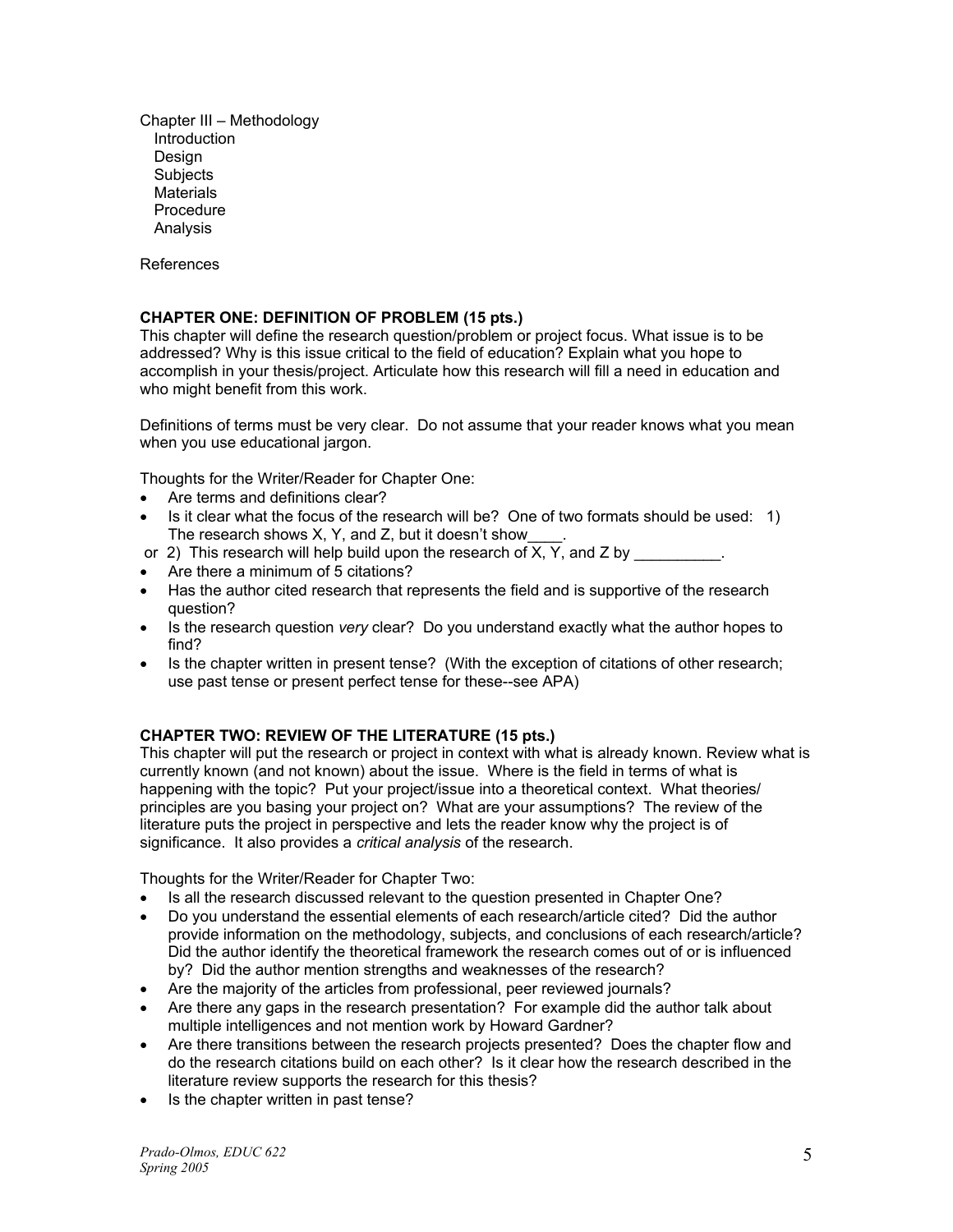#### **CHAPTER THREE: METHODOLOGY (15 pts.)**

This chapter describes the research or project design and data collection. How will the research/project be conducted? What must be done in order for you to accomplish your goals? In the introduction to this section, you must cite research that supports using the methodology you have selected and a clear rationale for using that methodology.

Thoughts for the Writer/Reader for Chapter Three:

- Are descriptions of the methodology specific enough that someone could replicate?
- Is it clear who did what and when? Is it clear how these decisions were made?
- Whenever possible, did the author use examples of classroom scenarios, student work, teacher lesson plans, etc.?
- Are the following addressed: sampling, site, selection, in what ways is the author an insider/outsider with this sample/site data collection, analysis, validity, member checks, reciprocity, human subject review, who benefits/loses, study limitation, usefulness,
- Did the author explain the methodology choice and how the methodology is a good match for the research question?
- Is the chapter written in past tense?
- If a project, did the author list conclusions from the review of literature and list specifically how those conclusions will be implemented into the final project?

#### • **General Guidelines for Peer Review: (5 pts.)**

- APA format should be followed. Read APA for important information on such things as spacing, margins, headings, etc.
- Give the author specific feedback on what you understood and what you didn't understand
- Think about how well the chapter holds together. Does it all seem relevant/necessary? Could any parts be cut? Are there parts that seem floating and need support?
- Is it clear? Does it all make sense? What needs clarification?
- Is there a clear and easy to follow organization? Are large pieces of text broken up? Are there appropriate subheadings?
- Is the theoretical orientation of the writer clear?
- Is there an introduction/preview for each chapter?
- Is there a summary and/or a concluding paragraph? This should be a transition to what will follow.
- Are all necessary terms defined? Assume someone familiar with education will be the reader, but do not assume that they will understand all professional jargon.
- Did the author use spell check?
- Did the author cite properly? Are all citations in the reference page? Anything that is quoted needs a page number. Quotes longer than 40 words are set apart by single spacing and indenting both margins?
- Are there too many or two few quotes? Many times it is preferable to paraphrase and then cite an author.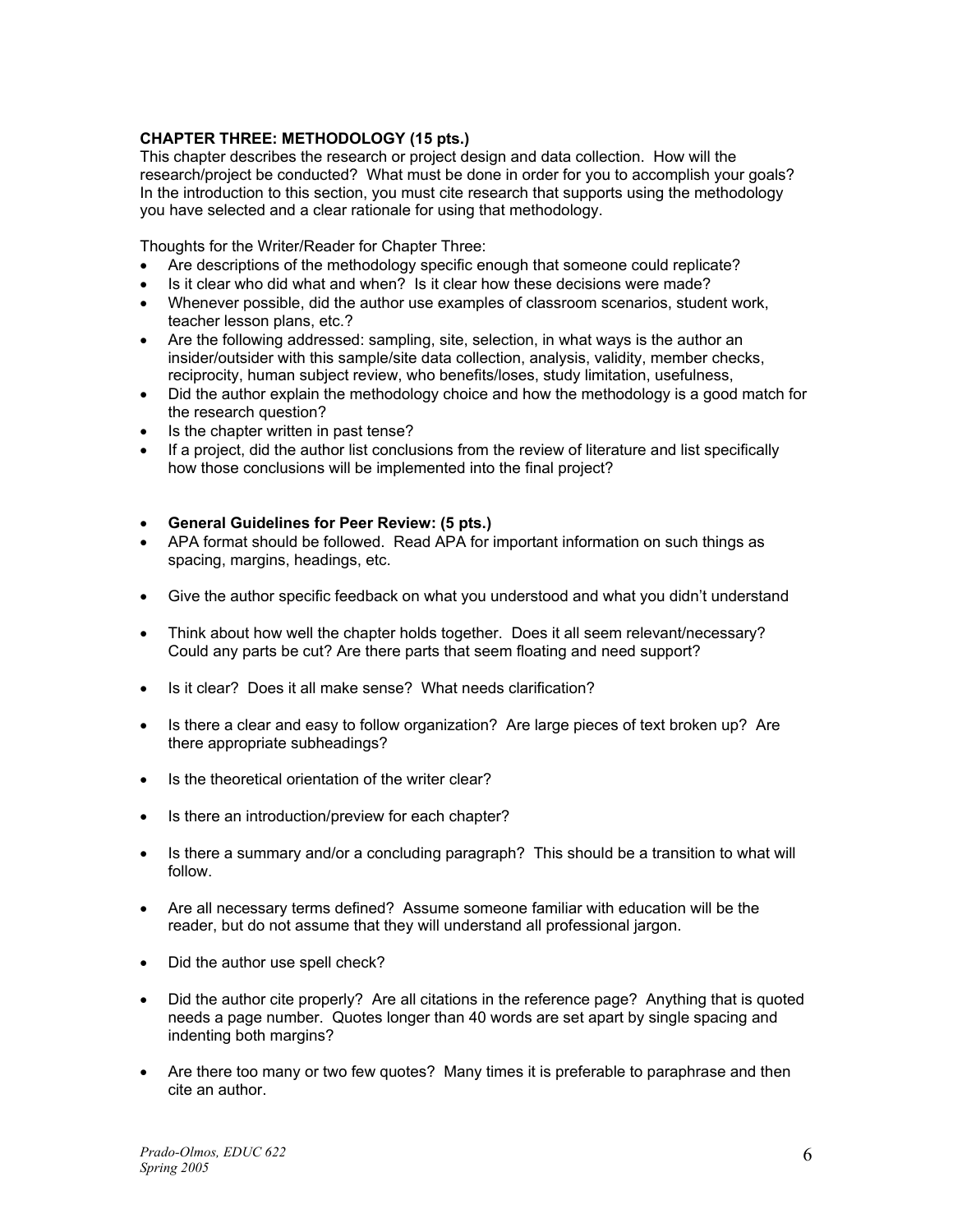- Did the author use citations to their full potential, explaining how the citation is important to this study, or did the author just paste a quote in with no or little explanation?
- As much as possible, did the author find the original source and cite them, rather than citing what someone else cited? However, if the author used a secondary source, did he or she follow the guidelines?
- Did the author use proper tense? APA suggests different tenses for different chapters. Chapter 1 is in present tense, Chapter 2 can be present or past, Chapter 3 is in past tense. The main thing to remember is to be consistent within chapters.

#### **Presentation and Action Plan (10 pts.)**

For the final class you will give a 10-minute presentation of your research and articulate the action plan you will follow to complete your research.

To prepare for this address the following questions:

- Where are you in the research process? What is completed and what still needs to be done?
- Outline your research agenda
- What is you next course of action?
- What is your timeline?
- What obstacles are in your way?
- How might you work through/around any possible obstacles?
- When did/will you submit your research proposal to the IRB?
- Have you chosen an advisor? Who?
- Have you chosen the rest of your thesis committee?
- When will you submit your Chapters 1, 2, &/or 3 to your advisor?
- Do you have a peer group to continue to serve as a writing group for your master project completion? If not start to identify who might be useful to you in this process. And approach them before the end of this class. *Your best support during this process will be your peers.*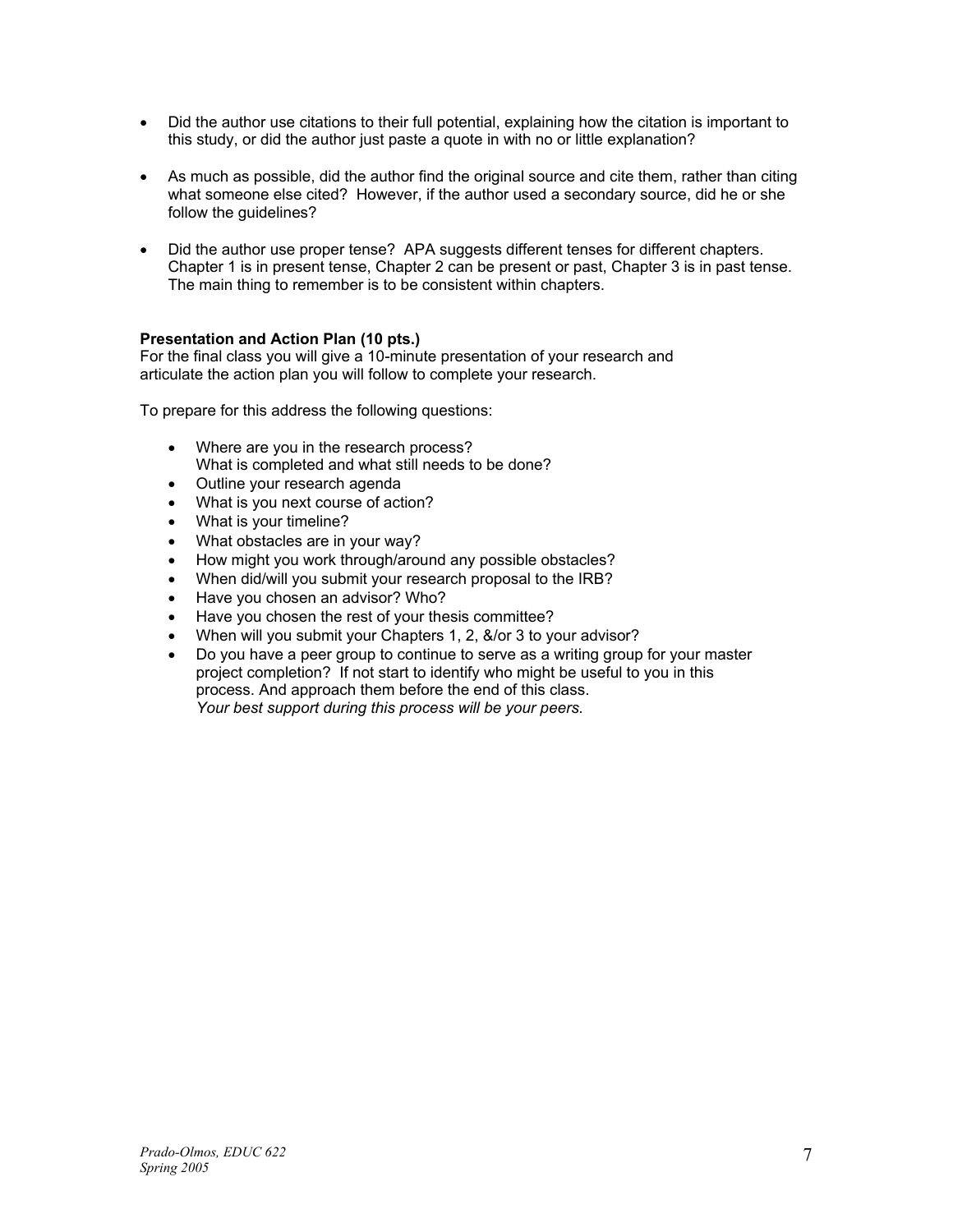### **RUBRIC FOR RESEARCH PROPOSAL**

| Category            | <b>Distinguished</b><br>$3$ pts. | Acceptable<br>2 pts. | Unacceptable<br>$0$ pts. | <b>Your Score</b> |
|---------------------|----------------------------------|----------------------|--------------------------|-------------------|
| Organization        |                                  |                      |                          |                   |
| <b>Completeness</b> |                                  |                      |                          |                   |
| <b>Content</b>      |                                  |                      |                          |                   |
| <b>Relevance</b>    |                                  |                      |                          |                   |
| Cogency             |                                  |                      |                          |                   |

#### **Categories for Evaluation Explanation**

- 1. Organization. Evidence of a logical and meaningful consistency in the structure of the response to the structure of the assignment, evidence of planned presentation having a clear flow from the beginning, through the middle, to the conclusion.
- 2. Completeness. Evidence of having covered all parts of the assignment in the response.
- 3. Content. Evidence of having developed the response from significant concepts and insights gained from the readings, drawing upon relevant theories, literature, and citing sources in APA form and style as appropriate.
- 4. Relevance. Maintenance of pointed and clear relationships in response to the assignment, avoidance of digression from the main points of assignment, avoidance of boilerplate or filler material, and avoidance of redundant matter and educational jargon.
- 5. Cogency. Depth and breadth of insight, reasoning, and understanding exhibited in response through the integration of thought and argument.

#### **Levels of Performance Explanation**

- 1. Distinguished
	- a. Few errors—proper grammar, spelling, and punctuation.
	- b. Clear focus and use of appropriate/consistent tense and tone.
	- c. Depth and complexity of ideas—details, reflection, analysis, and thought.
	- d. Use of references indicates substantial research.
	- e. Use of a variety of sentence length and structure (follows APA form and style).
- 2. Acceptable
	- a. Some errors in grammar, spelling, and punctuation
	- b. Grammatical errors do not interfere with communication.
	- c. Focused on a purpose—suitable tone and use of historic present.
	- d. Depth of ideas supported by relevant details.
	- e. Use of references indicates ample research.
	- f. Logical organization.
	- g. Varied sentence structure—acceptable and effective language.
- 3. Unacceptable
	- a. Attempt to establish and maintain purpose and communicate with the audience.
	- b. Unelaborated idea development and repetitious details.
	- c. Unelaborated details.
	- d. Use of few references.
	- d. Use of non-current literature.
	- e. Errors in grammar, spelling, and punctuation
	- f. Lapses in focus and coherence.
	- g. Use of simplistic and awkward sentences.
	- h. Use of imprecise and simplistic language.